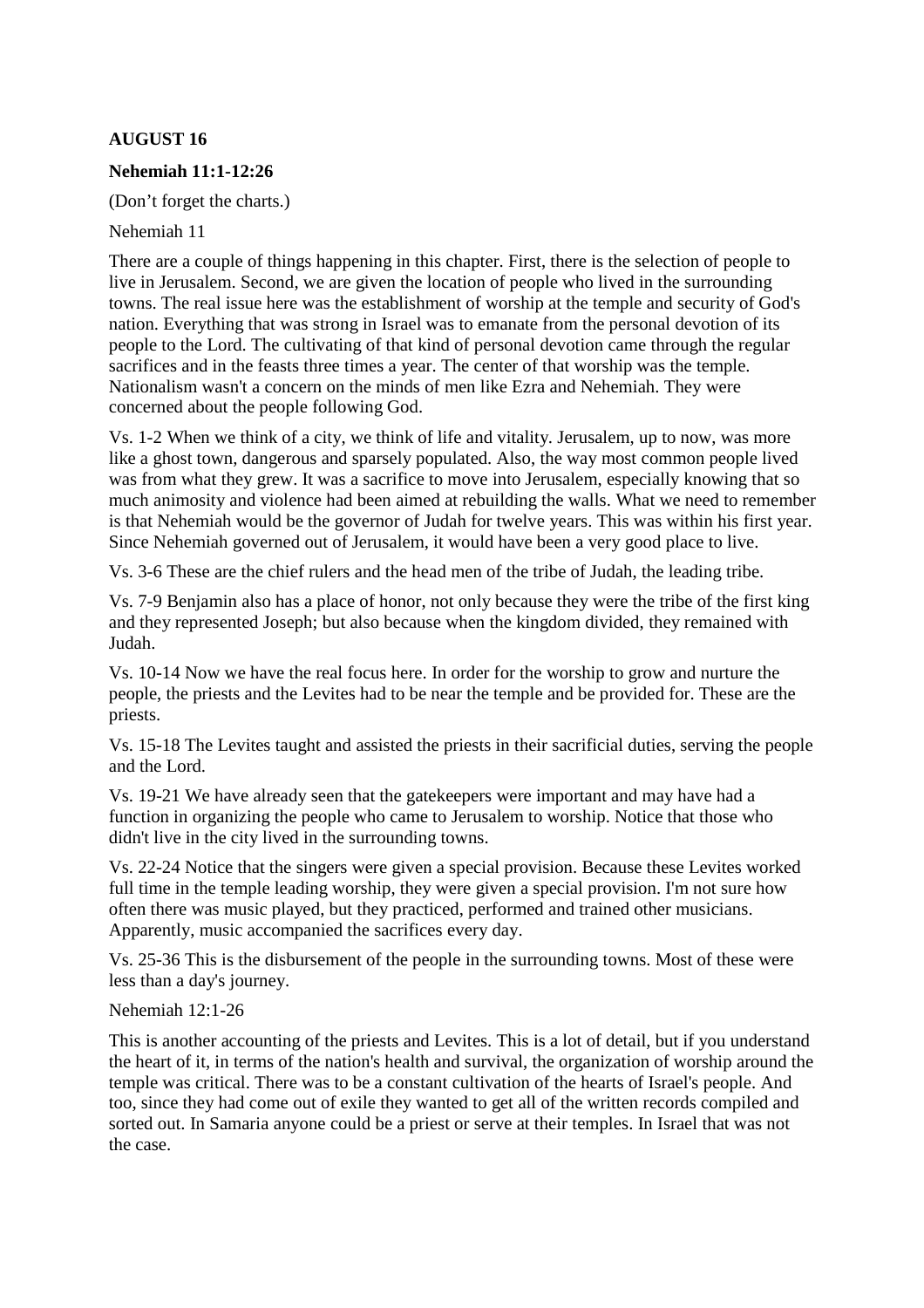Vs. 1-7 Of note here is Jeshua. Everything will be measured from him. Apparently he was the first high priest after the exile. Notice too, Iddo. He had a famous son.

Vs. 8-11 Here we have some singers, but more importantly we have Jeshua's son, Joiakim, who apparently fathered the line of high priests.

Vs. 12-21 These are the days of Joiakim. Notice that Iddo's son is Zechariah. Zechariah is one of the two prophets used to inspire the rebuilding of the temple, and Zechariah wrote the book of Zechariah. When we read his book at the end of the year, parts of it will sound just like Revelation.

Vs. 22-26 These are the days of Eliashib the son of Joiakim. Jeshua was already gone when Ezra arrived, but Eliashib and Joiakim were probably both alive when Ezra and Nehemiah were in Jerusalem.

For us as disciples, our lineage only has to go back to our Lord. Our qualification for service begins with our salvation, the Great Commission and Acts 1:8. If those are actively being honored, the church becomes a community in the harvest. Disciples are harvesting and coming together weekly for encouragement, strengthening, and refocusing on the love of Christ. Their devotion and love for Christ is nurtured, and they are being blessed for their work in the harvest. This is all that a house church in China has, but it is essential church. These churches have to make disciples and they reach out under threatening circumstances. This is all our Savior is asking of His followers. If this isn't essential church to His disciples, then, like Israel, it is easy to quickly lose focus.

### **1 Corinthians 10:14-11:2**

### 1 Corinthians 10:14-33

Vs. 14-22 This is revisiting chapter 8. In their "knowledge" and "freedom," some of the believers were participating in pagan gatherings thinking they were immune to the worship going on because these weren't "really" gods. Paul is saying that there are still spiritual entities behind pagan worship. These believers were actually participating in idolatry, worshiping demons. Later, Paul will say to these people, *Brothers, do not be children in your thinking. Be infants in evil, but in your thinking be mature.* In chapter 8, Paul mentioned them eating in pagan temples. Here, Paul showed them that their knowledge had led them into a snare.

Our challenge is to walk alertly through this life and avoid things that put us under spiritual influence. Most of us are "smart" enough to stay away from tarot cards, palm readers, Ouija boards, TM, yoga and the like; but there are other things that can bring us under spiritual domination if we let them.

Notice that in this section there is a lot of positive teaching, too, regarding the Lord's Supper.

Vs. 23-24 Paul is repeating their words from chapter 6. In Romans 14 Paul answers the question as to what is "right" to do regarding a weaker brother. He says, *It is good not to eat meat or drink wine or do anything that causes your brother to stumble.* Romans 15 and the words here both point to our responsibility as disciples to strengthen and edify others. That prepares and assists others in growing in Christ. Flaunting our knowledge and preferences says more about us than we'd like. It shows immaturity and a lack of understanding of our work following Christ in the harvest on this dying planet.

Vs. 25-30 Some meat that was offered in sacrifice to idols was sold in the meat market. Obviously, when they were following Judaism they only bought kosher. Now as believers, they could buy everywhere, but how could they know if the meat came from a sacrificed animal. Paul is giving them advice, and really, he is saying that the meat is OK. Their conscience would be the only factor.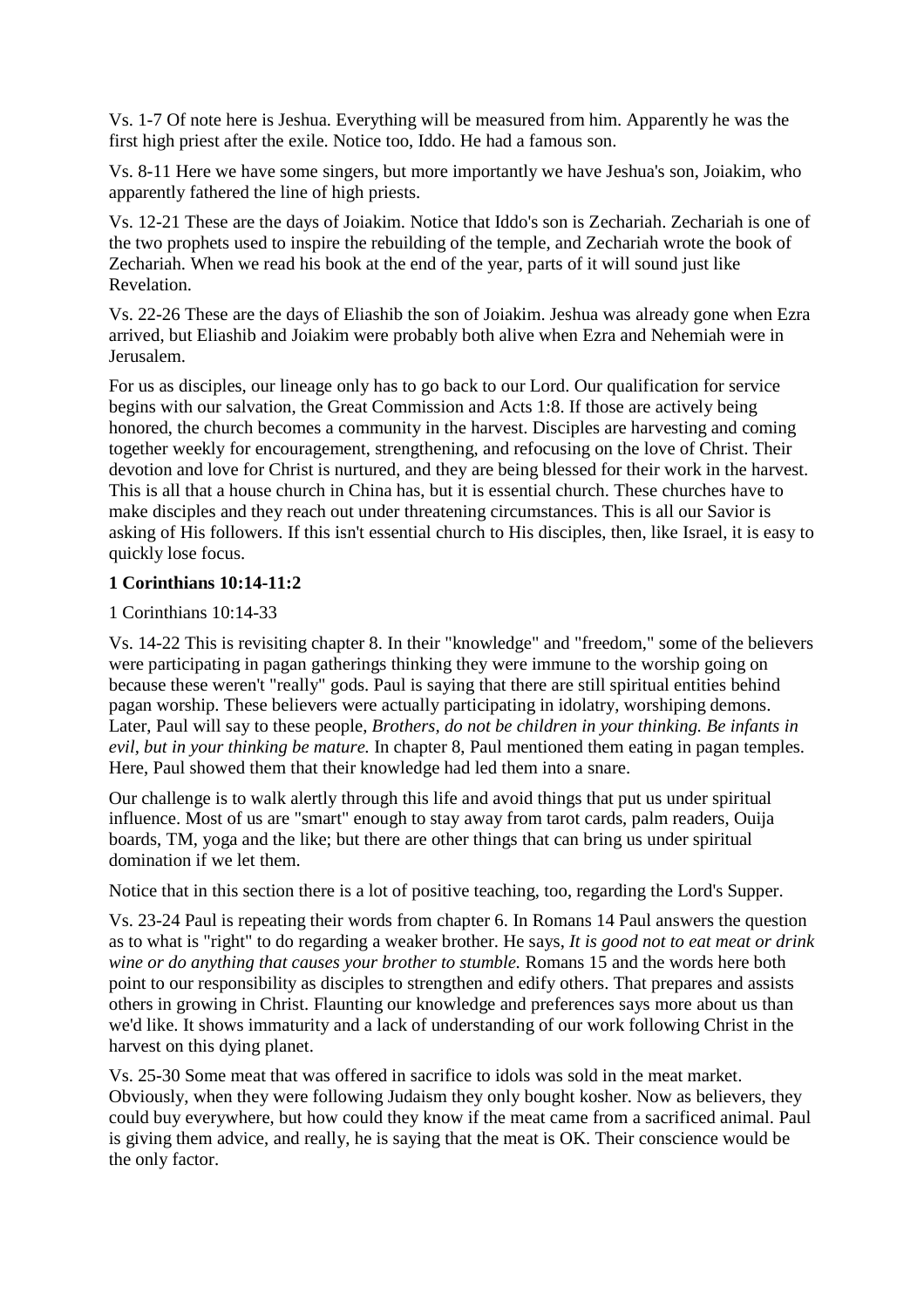In the case of the dinner situation, it seems like a weaker believer was sitting with them and had found out that the meat came from a sacrifice, in which case, for that weaker brother, they should decline to eat.

Vs. 29-30 are a rationale for eating without questioning. Again, it is usually the weaker, ardent in their beliefs, who pass judgment on those who have liberty in a spiritual way. We saw this in Romans 14. Paul is saying that out of concern for the weak, he would abstain in a particular situation. But as a general rule he would not allow his liberty to be determined by the weak consciences of the judgmental. A passage to look at in this connection is:

*Now the Spirit expressly says that in later times some will depart from the faith by devoting themselves to deceitful spirits and teachings of demons,*  2 *through the insincerity of liars whose consciences are seared,* <sup>3</sup>*who forbid marriage and require abstinence from foods that God created to be received with thanksgiving by those who believe and know the truth.* <sup>4</sup>*For everything created by God is good, and nothing is to be rejected if it is received with thanksgiving,* <sup>5</sup> *for it is made holy by the word of God and prayer.* (1 Timothy 4:1-5)

Vs. 31-33 These verses should be understandable in terms of 1 Corinthians 9:19-23. Our job is not to show how smart we are. It is to make disciples across the board, following our Lord through any and all cultural challenges He leads us through.

1 Corinthians 11:1-2

This is sort of an unfortunate choice of verses. Verse 1 goes with today and tomorrow, but v. 2 only belongs to tomorrow and the traditions mentioned in chapter 11.

Yet, v. 1 is a command to them and to us. One interesting thing about Jesus' call to us as disciples is that we are to make disciples. We are to lead and model what it means to be imitators of Christ. Each of us needs to be spiritually comfortable as makers of disciples to say what Paul says here. This confidence comes naturally with following Christ in the harvest over many years. Experienced soldiers naturally help and teach younger soldiers. Experienced harvesters naturally help and teach younger harvesters. Experienced disciples naturally help and teach younger disciples. It's natural. Paul's authority came from deep humility, many persecutions, years of service, and all of this from having followed Christ in the harvest.

## **Psalm 34:11-22**

This is continued from yesterday.

V. 11 is David teaching from his long, grueling experience in trusting and following the Lord. In a way, David is saying that those listening should follow his example. As I read these verses I can sense some of his loneliness, brokenheartedness, longing, waiting and crying out. But what I also feel is the love of the Lord for those who seek Him and follow. Look at all the deliverance mentioned in these verses. Look at what David says the Lord does beginning in v. 15. That is quite a list. But as we've seen before, you can't know the deliverances without knowing the trials in the harvest.

Vs. 12-14 The answer to v. 12 is seen by the behaviors of vs. 13-14.

Vs. 15-18 Notice the emphasis on the Lord watching and being near. These are the things we forget when we get in a jam or an emotional panic. It should steady us to know this truth.

Vs. 19-22 This is a promise. There will be affliction. There will be deliverance. The wicked will experience the same things and be judged and condemned. The Lord will redeem and will not condemn.

V. 20 is prophetic having to do with Jesus.

So what would you say a disciple is to do in all of this? A phrase in v. 12 grabbed me as I read over it, *desires life.* What do we learn to seek and desire in life?